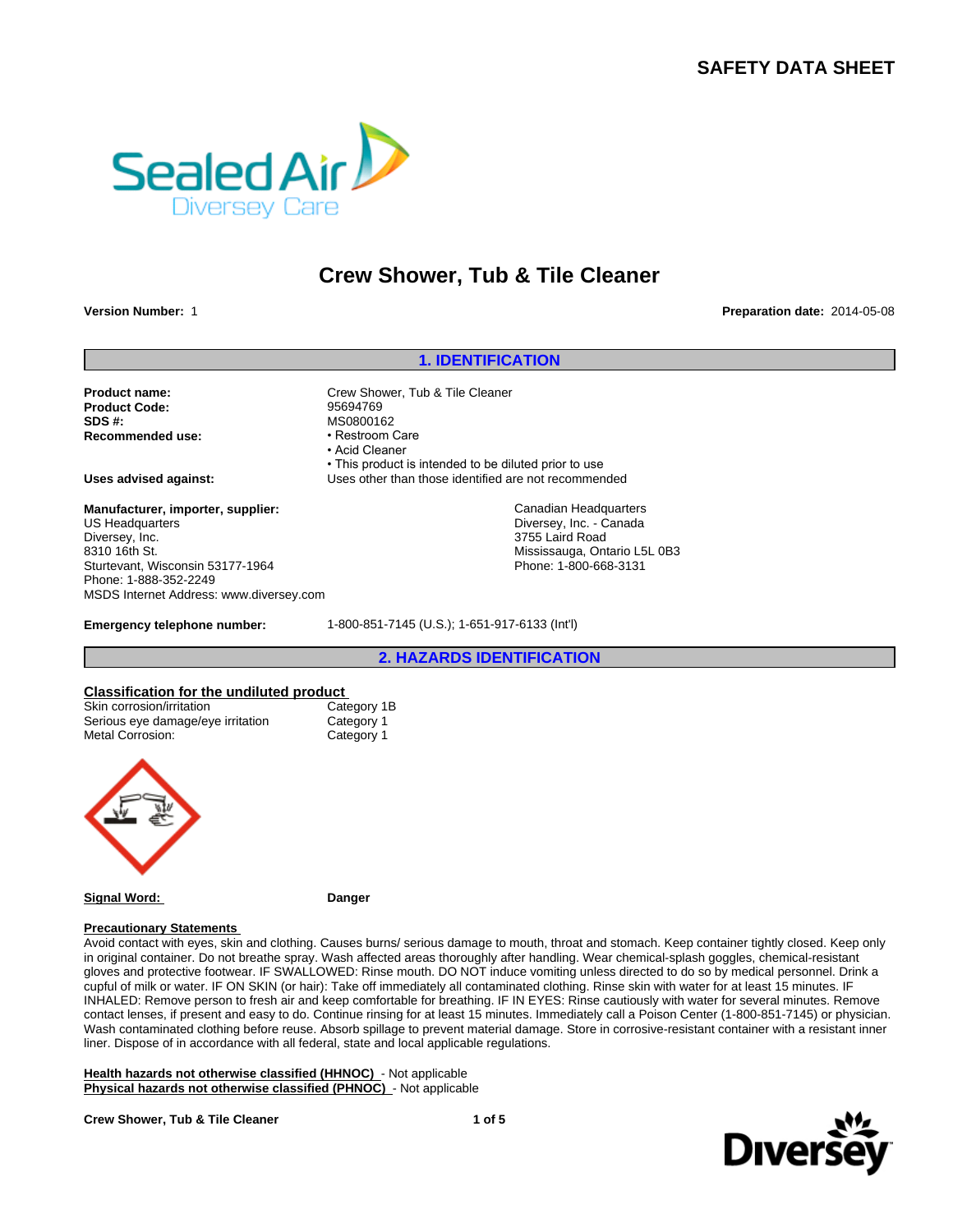#### **Classification for the diluted product** @ 1:40

This product, when diluted as stated on the label, is not classified as hazardous according to OSHA 29CFR 1910.1200 (HazCom 2012-GHS) and current Canadian Controlled Products Regulations (CPR).

#### **Precautionary Statements**

None required.

# **3. COMPOSITION/INFORMATION ON INGREDIENTS**

# **Classified Ingredients**

| Inaredient(s)                                    | CAS#       | Weight %    |
|--------------------------------------------------|------------|-------------|
| Citric acid                                      | 77-92-9    | $10 - 20%$  |
| Hydroxyacetic acid                               | 79-14-1    | 10 - 20%    |
| Alcohol ethoxylates                              | 68439-46-3 | 10 - 20%    |
| β-Alanine, N-(2-carboxyethyl)-N-dodecyl-, sodium | 14960-06-6 | $1\% - 3\%$ |
| salt                                             |            |             |

\*Exact percentages are being withheld as trade secret information

# **4. FIRST AID MEASURES**

### **Undiluted Product:**

**Eyes:** IF IN EYES: Rinse cautiously with water for several minutes. Remove contact lenses, if present and easy to do. Continue rinsing for at least 15 minutes.

Skin: IF ON SKIN (or hair): Take off immediately all contaminated clothing. Rinse skin with water for at least 15 minutes.

**Inhalation:** IF INHALED: Remove person to fresh air and keep comfortable for breathing.

**Ingestion:** IF SWALLOWED: Rinse mouth. DO NOT induce vomiting unless directed to do so by medical personnel. Drink a cupful of milk or water

#### **Most Important Symptoms/Effects:** No information available.

**Immediate medical attention and special treatment needed** Not applicable.

**Aggravated Medical Conditions:** Individuals with chronic respiratory disorders such as asthma, chronic bronchitis, emphysema, etc., may be more susceptible to irritating effects.

# **Diluted Product:**

**Eyes:** Rinse with plenty of water If irritation occurs and persists, get medical attention. **Skin:** Rinse with plenty of water If irritation occurs and persists, get medical attention. **Inhalation:** No specific first aid measures are required **Ingestion:** Rinse mouth with water.

# **5. FIRE-FIGHTING MEASURES**

**Specific methods:** No special methods required **Specific hazards:** 

**Suitable extinguishing media:** The product is not flammable. Extinguish fire using agent suitable for surrounding fire.

**Special protective equipment for firefighters:** As in any fire, wear self-contained breathing apparatus pressure-demand, MSHA/NIOSH (approved or equivalent) and full protective gear.

**Extinguishing media which must not be used for safety reasons:** No information available.

# **6. ACCIDENTAL RELEASE MEASURES**

**Personal precautions:** Put on appropriate personal protective equipment (see Section 8.). **Environmental precautions and clean-up methods:** Clean-up methods - large spillage. Absorb spill with inert material (e.g. dry sand or earth), then place in a chemical waste container. Use a water rinse for final clean-up.

# **7. HANDLING AND STORAGE**

**Handling:** Avoid contact with skin, eyes and clothing. Do not taste or swallow. Avoid breathing vapors or mists. Use only with adequate ventilation.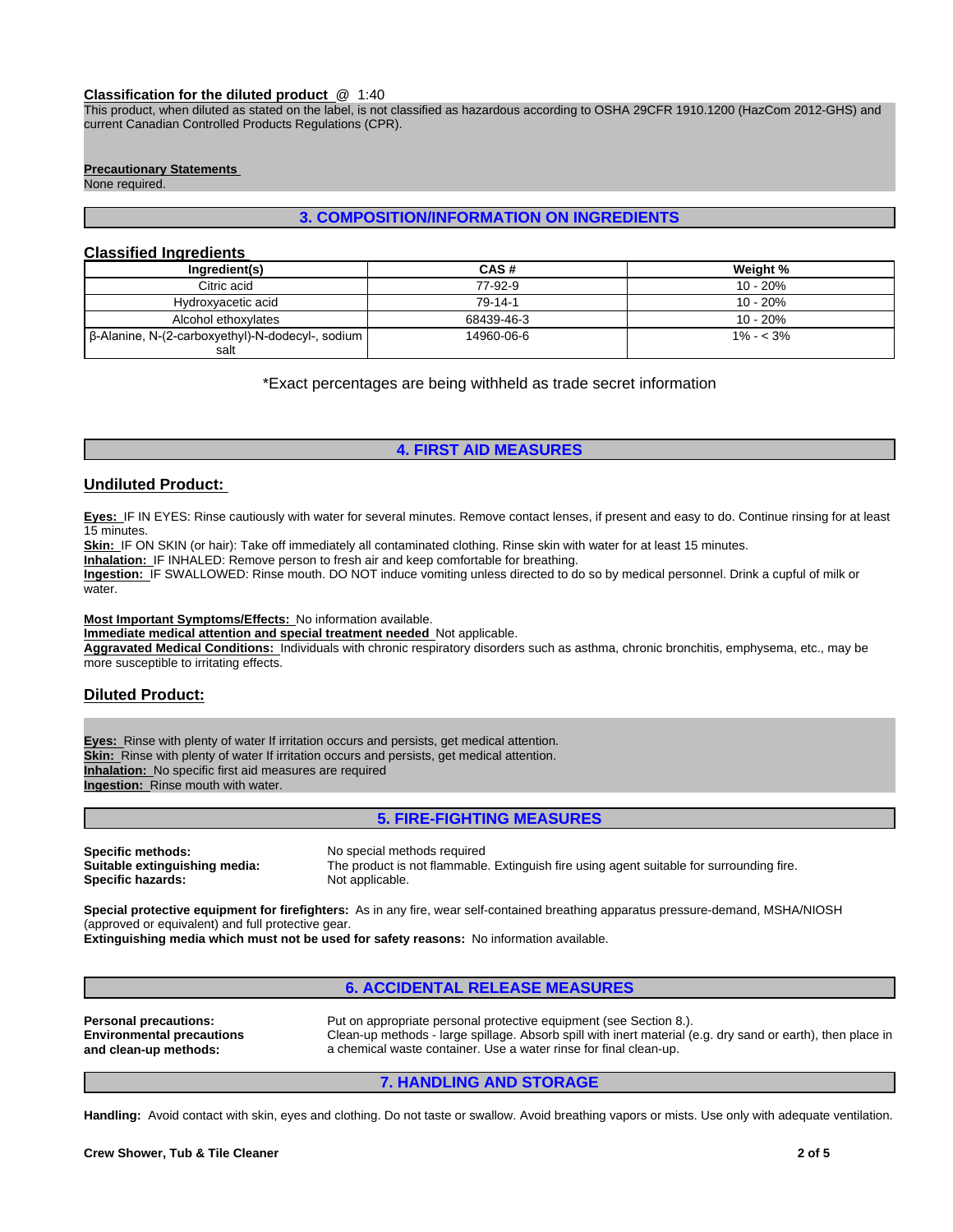Remove and wash contaminated clothing and footwear before re-use. Wash thoroughly after handling. Product residue may remain on/in empty containers. All precautions for handling the product must be used in handling the empty container and residue. Mix only with water. DO NOT MIX WITH AMMONIA, BLEACH, OR OTHER CHLORINATED COMPOUNDS. May react to release hazardous gases. FOR COMMERCIAL AND INDUSTRIAL USE ONLY.

### **Storage:**

Protect from freezing. Keep tightly closed in a dry, cool and well-ventilated place. KEEP OUT OF REACH OF CHILDREN. **Aerosol Level (if applicable) :** Not applicable

# **8. EXPOSURE CONTROLS / PERSONAL PROTECTION**

**Exposure Guidelines:** This product, as supplied, does not contain any hazardous materials with occupational exposure limits established by the region specific regulatory bodies.

| Ingredient(s)                                     | CAS#       | <b>ACGIH</b> | <b>OSHA</b> |
|---------------------------------------------------|------------|--------------|-------------|
| Citric acid                                       | 77-92-9    |              |             |
| Hydroxyacetic acid                                | 79-14-1    |              |             |
| Alcohol ethoxylates                               | 68439-46-3 |              |             |
| [β-Alanine, N-(2-carboxyethyl)-N-dodecyl-, sodium | 14960-06-6 |              |             |
| salt                                              |            |              |             |

#### **Undiluted Product:**

#### **Engineering measures to reduce exposure:**

Good general ventilation should be sufficient to control airborne levels Respiratory protection is not required if good ventilation is maintained.

| <b>Personal Protective Equipment</b> |                                                                                                                                                                                                                                                          |  |
|--------------------------------------|----------------------------------------------------------------------------------------------------------------------------------------------------------------------------------------------------------------------------------------------------------|--|
| Eye protection:                      | Chemical-splash goggles.                                                                                                                                                                                                                                 |  |
| Hand protection:                     | Chemical-resistant gloves.                                                                                                                                                                                                                               |  |
| Skin and body protection:            | Protective footwear. If major exposure is possible, wear suitable protective clothing and footwear.                                                                                                                                                      |  |
| <b>Respiratory protection:</b>       | In case of insufficient ventilation wear suitable respiratory equipment. A respiratory protection program<br>that meets OSHA's 29 CFR 1910.134 and ANSI Z88.2 requirements must be followed whenever<br>workplace conditions warrant a respirator's use. |  |
| Hygiene measures:                    | Handle in accordance with good industrial hygiene and safety practice.                                                                                                                                                                                   |  |
|                                      |                                                                                                                                                                                                                                                          |  |
| <b>Diluted Product:</b>              |                                                                                                                                                                                                                                                          |  |
| <b>Personal Protective Equipment</b> |                                                                                                                                                                                                                                                          |  |
| Eye protection:                      | No personal protective equipment required under normal use conditions.                                                                                                                                                                                   |  |
| Hand protection:                     | No personal protective equipment required under normal use conditions.                                                                                                                                                                                   |  |
| Skin and body protection:            | No personal protective equipment required under normal use conditions.                                                                                                                                                                                   |  |
| <b>Respiratory protection:</b>       | No personal protective equipment required under normal use conditions.                                                                                                                                                                                   |  |
| <b>Hygiene measures:</b>             | Handle in accordance with good industrial hygiene and safety practice.                                                                                                                                                                                   |  |
|                                      |                                                                                                                                                                                                                                                          |  |

# **9. PHYSICAL AND CHEMICAL PROPERTIES:**

| <b>Physical State: Liquid</b>                                 | <b>Color:</b> Clear, Dark, Red                                           |
|---------------------------------------------------------------|--------------------------------------------------------------------------|
|                                                               |                                                                          |
| <b>Evaporation Rate: No information available</b>             | <b>Odor: Fresh</b>                                                       |
| <b>Odor threshold:</b> No information available.              | <b>Boiling point/range: Not determined</b>                               |
| <b>Melting point/range: Not determined</b>                    | <b>Decomposition temperature:</b> Not determined                         |
| Autoignition temperature: No information available            | <b>Solubility: Completely Soluble</b>                                    |
| <b>Solubility in other solvents:</b> No information available | <b>Relative Density (relative to water): 1.1328</b>                      |
| Density: 9.45 lbs/gal 1.1328 Kg/L                             | Vapor density: No information available                                  |
| <b>Bulk density:</b> No information available                 | Vapor pressure: No information available.                                |
| <b>Flash point:</b> > 200 °F > 93.3 °C                        | <b>Partition coefficient (n-octanol/water):</b> No information available |
| Dilution Flash Point: $> 200$ °F $> 93.3$ °C                  | Viscosity: No information available                                      |
| <b>Elemental Phosphorus: 0.00 % by wt.</b>                    | <b>VOC:</b> 0.03 % $*$                                                   |
| pH: 1.6                                                       | VOC % by wt. at use dilution $0\%$ *                                     |
| <b>Dilution pH:</b> $2.6 \t@ 1:40$                            | <b>Flammability (Solid or Gas): Not applicable</b>                       |
| <b>Metal Corrosion: Not determined</b>                        |                                                                          |

**Explosion limits: - upper:** Not determined **- lower:** Not determined

\* - Title 17, California Code of Regulations, Division 3, Chapter 1, Subchapter 8.5, Article 2, Consumer Products, Sections 94508

# **10. STABILITY AND REACTIVITY**

**Reactivity:** Not Applicable **Stability:** The product is stable **Hazardous decomposition products:** None reasonably foreseeable.

**Crew Shower, Tub & Tile Cleaner 3 of 5**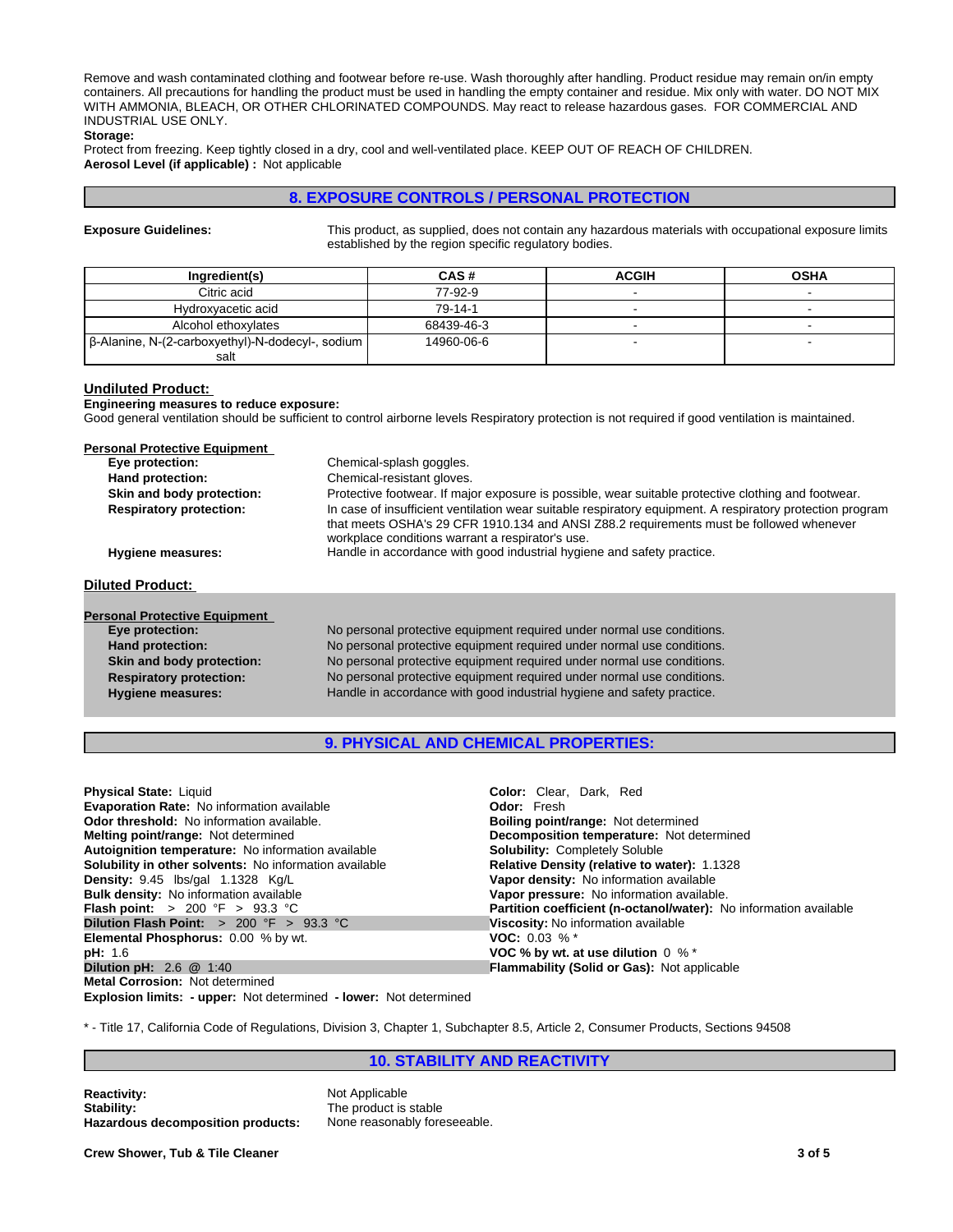**Conditions to avoid:** No information available.

**Materials to avoid:** Strong bases. Ammonia. Do not mix with chlorinated products (such as bleach). Do not mix with any other product or chemical.

# **11. TOXICOLOGICAL INFORMATION**

# **Information on likely routes of exposure:**

Eye contact, Skin contact, Inhalation, Ingestion

#### **Delayed, immediate, or chronic effects and symptoms from short and long-term exposure**

**Skin contact:** Corrosive. Causes severe burns. Symptoms may include burns, blisters, redness and pain (which may be delayed). **Eye contact:** Corrosive. Causes serious eye damage. Symptoms may include pain, burning sensation, redness, watering, blurred vision or loss of vision.

**Ingestion:** Causes burns/ serious damage to mouth, throat and stomach. Symptoms may include stomach pain and nausea. **Inhalation:** May cause irritation and corrosive effects to nose, throat and respiratory tract. Symptoms may include coughing and difficulty breathing.

**Sensitization:** No known effects.

**Numerical measures of toxicity** 

**12. ECOLOGICAL INFORMATION**

**Ecotoxicity:** No information available.

**Persistence and Degradability:** No information available.

**Bioaccumulation:** No information available.

# **13. DISPOSAL CONSIDERATIONS**

Waste from residues / unused products: This product, as sold, if discarded or disposed, is a hazardous waste according to Federal regulations (40 CFR 261.4 (b)(4)). Dispose in compliance with all Federal, state, provincial, and local laws and regulations. This product, when diluted as stated on this SDS, is not a hazardous waste according to Federal regulations (40 CFR 261.4 (b)(4)). Under RCRA, it is the responsibility of the user of the product to determine, at the time of disposal, whether the waste solution meets RCRA criteria for hazardous waste. Dispose in compliance with all Federal, state, provincial, and local laws and regulations.

**Contaminated Packaging:** Do not re-use empty containers.

**RCRA Hazard Class (undiluted product):** D002 Corrosive Waste RCRA Hazard Class (diluted product): Not Regulated

RCRA Hazard Class (diluted product):

**14. TRANSPORT INFORMATION**

**DOT/TDG/IMDG:** Please refer to the Diversey HazMat Library, only available through Internet Explorer, http://naextranet.diversey.com/dot/, for up to date shipping information.

**DOT (Ground) Bill of Lading Description:** LTD. QTY.

**IMDG (Ocean) Bill of Lading Description:** UN3265, CORROSIVE LIQUID, ACIDIC, ORGANIC, N.O.S. (citric acid, hydroxyacetic acid), 8, III, LTD. QTY.

# **15. REGULATORY INFORMATION**

**International Inventories at CAS# Level**  All components of this product are listed on the following inventories: U.S.A. (TSCA), Canada (DSL/NDSL).

**U.S. Regulations** 

**California Proposition 65:** This product is not subject to the reporting requirements under California's Proposition 65.